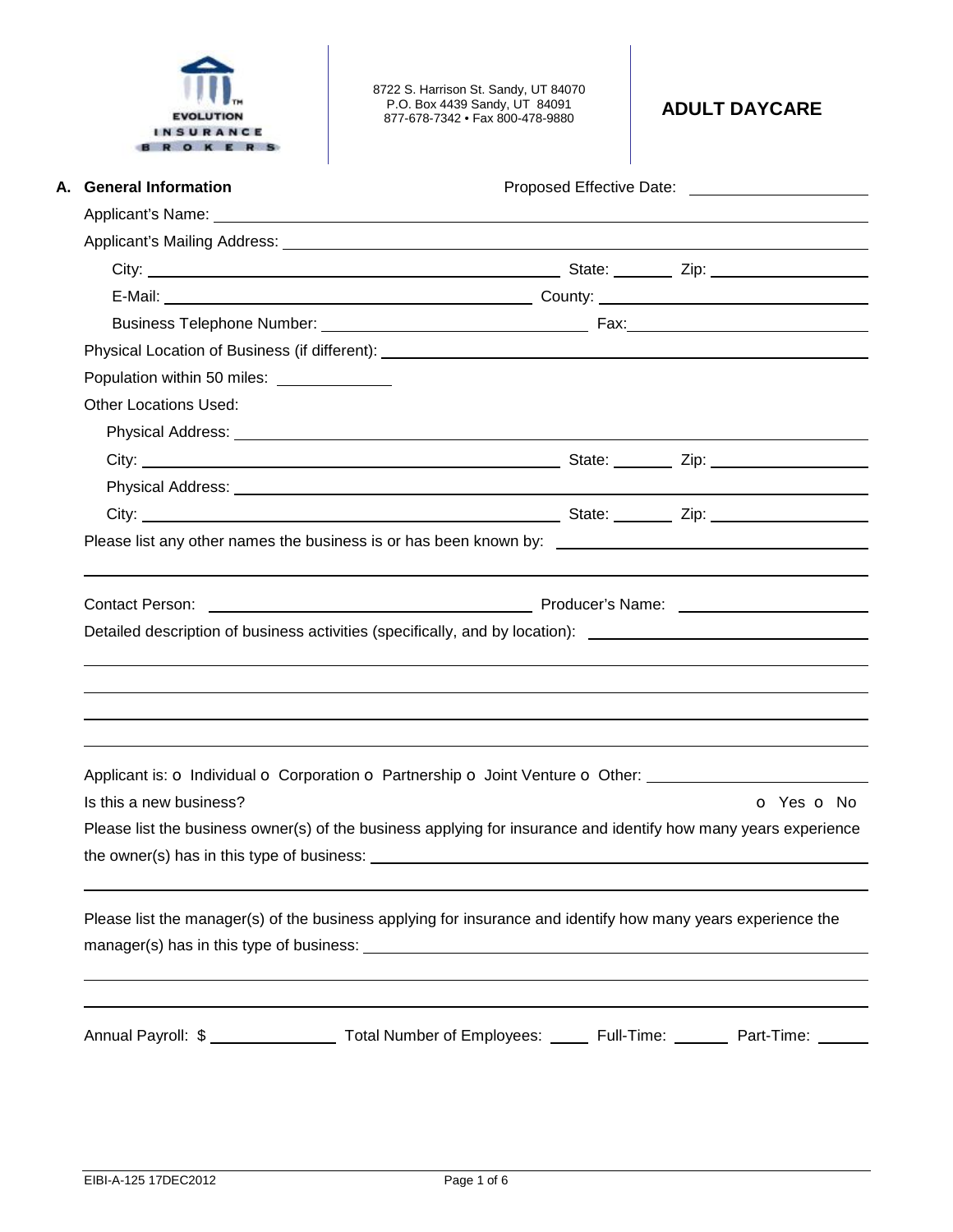Please describe the business's drug policy and what the procedure is when an applicant or employee fails a drug

test:

| services?<br>If yes, please tell us: | Does your company have within its staff of employees, a position whose job description deals with product<br>liability, loss control, safety inspections, engineering, consulting, or other professional consultation advisory<br>O Yes O No |
|--------------------------------------|----------------------------------------------------------------------------------------------------------------------------------------------------------------------------------------------------------------------------------------------|
|                                      |                                                                                                                                                                                                                                              |
| Employee Name:                       |                                                                                                                                                                                                                                              |
|                                      | Business Telephone No.: Note that the set of the set of the set of the set of the set of the set of the set of the set of the set of the set of the set of the set of the set of the set of the set of the set of the set of t               |
|                                      |                                                                                                                                                                                                                                              |
|                                      |                                                                                                                                                                                                                                              |
| <b>B.</b> Insurance History          |                                                                                                                                                                                                                                              |
|                                      | Who is your surrent insurance carrier (or your lost if no surrent provider)?                                                                                                                                                                 |

## Who is your current insurance carrier (or your last if no current provider)?

Provide name(s) for all insurance companies that have provided Applicant insurance for the last three years:

|                        | Coverage: | Coverage: | Coverage: |
|------------------------|-----------|-----------|-----------|
| Company Name           |           |           |           |
| <b>Expiration Date</b> |           |           |           |
| <b>Annual Premium</b>  | S         | œ<br>۰D   | D         |

Has the Applicant or any predecessor ever had a claim? The Contract of Monocomusic Contract of No. The Contract O

Attach a five year loss/claims history, including details. (REQUIRED)

Have you had any incident, event, occurrence, loss, or Wrongful Act which might give rise to a Claim covered by this Policy, prior to the inception of this Policy? **o Yes o No** Yes **o** No

If yes, please explain:

 

Has the Applicant, or anyone on the Applicant's behalf, attempted to place this risk in standard markets?

o Yes o No

If the standard markets are declining placement, please explain why:

## **C. Other Insurance**

Please provide the following information for all other business-related insurance the Applicant currently carries.

| Coverage Type          |      |    |
|------------------------|------|----|
| <b>Company Name</b>    |      |    |
| <b>Expiration Date</b> |      |    |
| Annual Premium   \$    | - 11 | ۰D |

## **D. Desired Insurance**

| Per Act/Aggregate |                                  | OR. | Per Person/Per Act/Aggregate              |
|-------------------|----------------------------------|-----|-------------------------------------------|
|                   | $\frac{1}{2}$ \$50,000/\$100,000 |     | $\frac{1}{2}$ \$25,000/\$50,000/\$100,000 |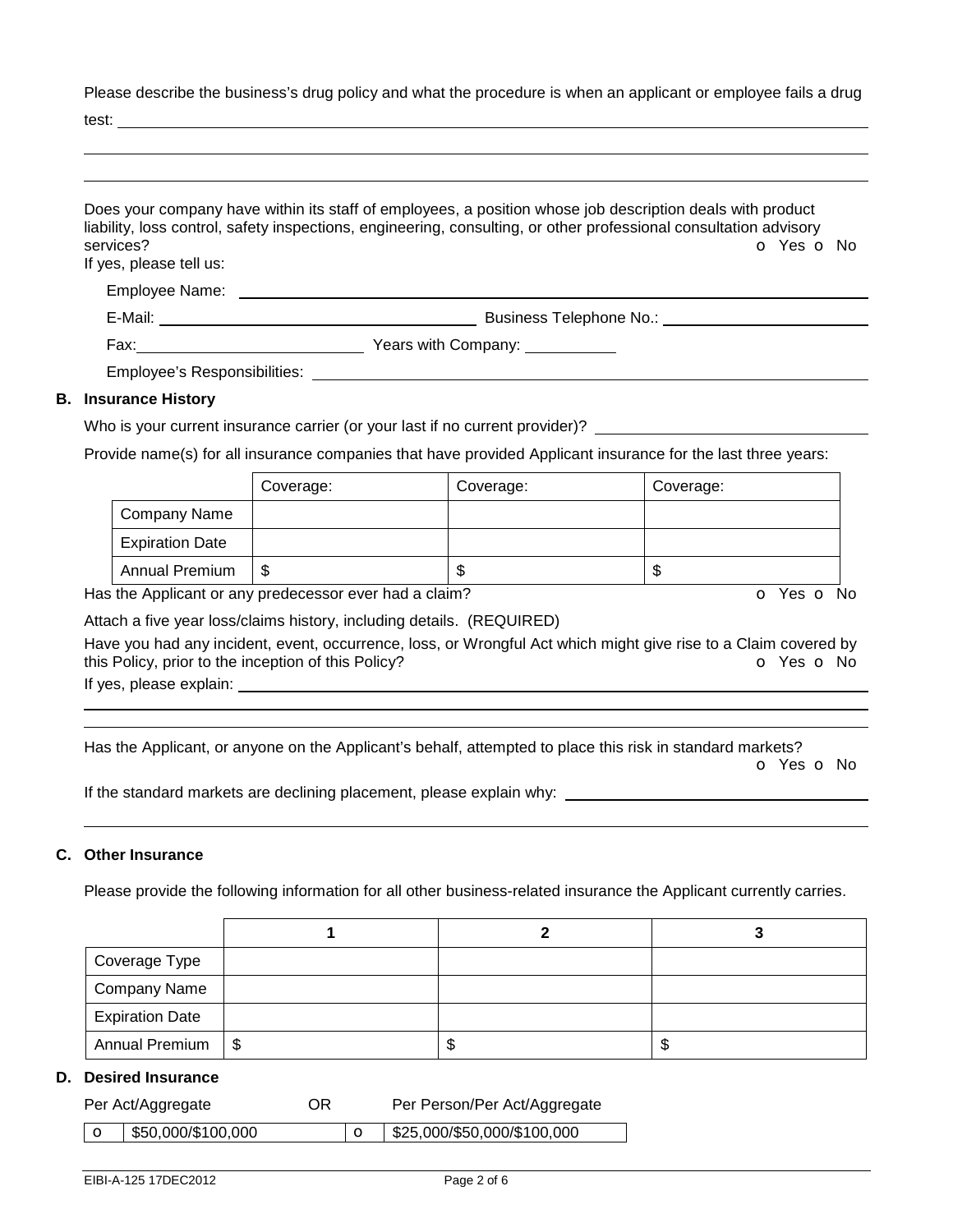|    | $\circ$                                                                                                      | \$150,000/\$300,000                                               | $\circ$            | \$75,000/\$150,000/\$300,000                                                                         |                      |
|----|--------------------------------------------------------------------------------------------------------------|-------------------------------------------------------------------|--------------------|------------------------------------------------------------------------------------------------------|----------------------|
|    | $\circ$                                                                                                      | \$250,000/\$1,000,000                                             | $\circ$            | \$100,000/\$250,000/\$1,000,000                                                                      |                      |
|    | $\mathbf o$<br>O                                                                                             | \$500,000/\$1,000,000<br>Other:                                   | $\circ$<br>$\circ$ | \$250,000/\$500,000/\$1,000,000<br>Other:                                                            |                      |
|    |                                                                                                              |                                                                   |                    |                                                                                                      |                      |
|    |                                                                                                              |                                                                   |                    | Self-Insured Retention (SIR): ○ \$1,000 (Minimum) ○ \$1,500 ○ \$2,500 ○ \$5,000 ○ \$10,000           |                      |
| Е. |                                                                                                              | <b>Business Activities</b>                                        |                    |                                                                                                      |                      |
|    |                                                                                                              | 1. Premises Information:                                          |                    |                                                                                                      |                      |
|    |                                                                                                              | Occupied as Dwelling<br>a.                                        |                    |                                                                                                      |                      |
|    |                                                                                                              | <b>Constructed for Day Care Operation</b><br>b.                   |                    |                                                                                                      |                      |
|    |                                                                                                              | c.                                                                |                    | Constructed as Dwelling and Converted to Day Care Center                                             |                      |
|    |                                                                                                              | d.                                                                |                    | Constructed as Commercial Building and Converted to Day Care Center                                  |                      |
|    |                                                                                                              | е.                                                                |                    |                                                                                                      |                      |
|    |                                                                                                              | f.                                                                |                    |                                                                                                      |                      |
|    | 2.                                                                                                           | Safety information:                                               |                    |                                                                                                      |                      |
|    |                                                                                                              | a. Number of Fire Extinguishers on Premises                       |                    |                                                                                                      |                      |
|    |                                                                                                              | b.                                                                |                    | Is the Fire Extinguisher inspected $\Box$ Monthly $\Box$ Quarterly<br>$\Box$ Other $\_\_\_\_\_\_\_\$ |                      |
|    |                                                                                                              | Number of Exits _________________<br>c.                           |                    |                                                                                                      |                      |
|    |                                                                                                              | <b>Smoke Detectors?</b><br>d.                                     |                    |                                                                                                      | Yes $\Box$ No        |
|    |                                                                                                              | <b>Building Sprinkler System?</b><br>е.                           |                    |                                                                                                      |                      |
|    |                                                                                                              | Fire Alarm?<br>f.                                                 |                    |                                                                                                      | Yes $\Box$ No        |
|    | Are premises inspected by local safety and health authorities for building codes and health standards?<br>g. |                                                                   |                    |                                                                                                      |                      |
|    |                                                                                                              |                                                                   |                    |                                                                                                      | _ Yes   _  No        |
|    |                                                                                                              | If yes:                                                           |                    |                                                                                                      |                      |
|    |                                                                                                              | i.                                                                |                    |                                                                                                      |                      |
|    |                                                                                                              | ii.                                                               |                    | Name of entity conducting inspection: Name of entity conducting inspection:                          |                      |
|    |                                                                                                              | Were there any violations discovered or citations issued?<br>iii. |                    |                                                                                                      | No<br>- IYes         |
|    |                                                                                                              | If yes,                                                           |                    |                                                                                                      |                      |
|    |                                                                                                              |                                                                   |                    |                                                                                                      |                      |
|    |                                                                                                              | (2) Have violations been corrected?                               |                    |                                                                                                      | $\Box$ Yes $\Box$ No |
|    |                                                                                                              |                                                                   |                    |                                                                                                      |                      |
|    |                                                                                                              | 3. Is Applicant Licensed?                                         |                    |                                                                                                      | $\Box$ Yes $\Box$ No |
|    |                                                                                                              |                                                                   |                    |                                                                                                      |                      |
|    |                                                                                                              |                                                                   |                    |                                                                                                      |                      |
|    |                                                                                                              | 4. Do you require teachers to be certified?                       |                    |                                                                                                      | $\Box$ Yes $\Box$ No |
|    |                                                                                                              |                                                                   |                    |                                                                                                      |                      |
|    | 5.                                                                                                           |                                                                   |                    | What is maximum number of clients permitted by license? ________________________                     |                      |
|    | 6.                                                                                                           |                                                                   |                    | What is maximum number of clients on premises at any one time?                                       |                      |
|    | 7.                                                                                                           | When are clients on premises?                                     |                    |                                                                                                      |                      |
|    |                                                                                                              |                                                                   |                    |                                                                                                      |                      |
|    |                                                                                                              | b. Number of days per week: ____________________                  |                    |                                                                                                      |                      |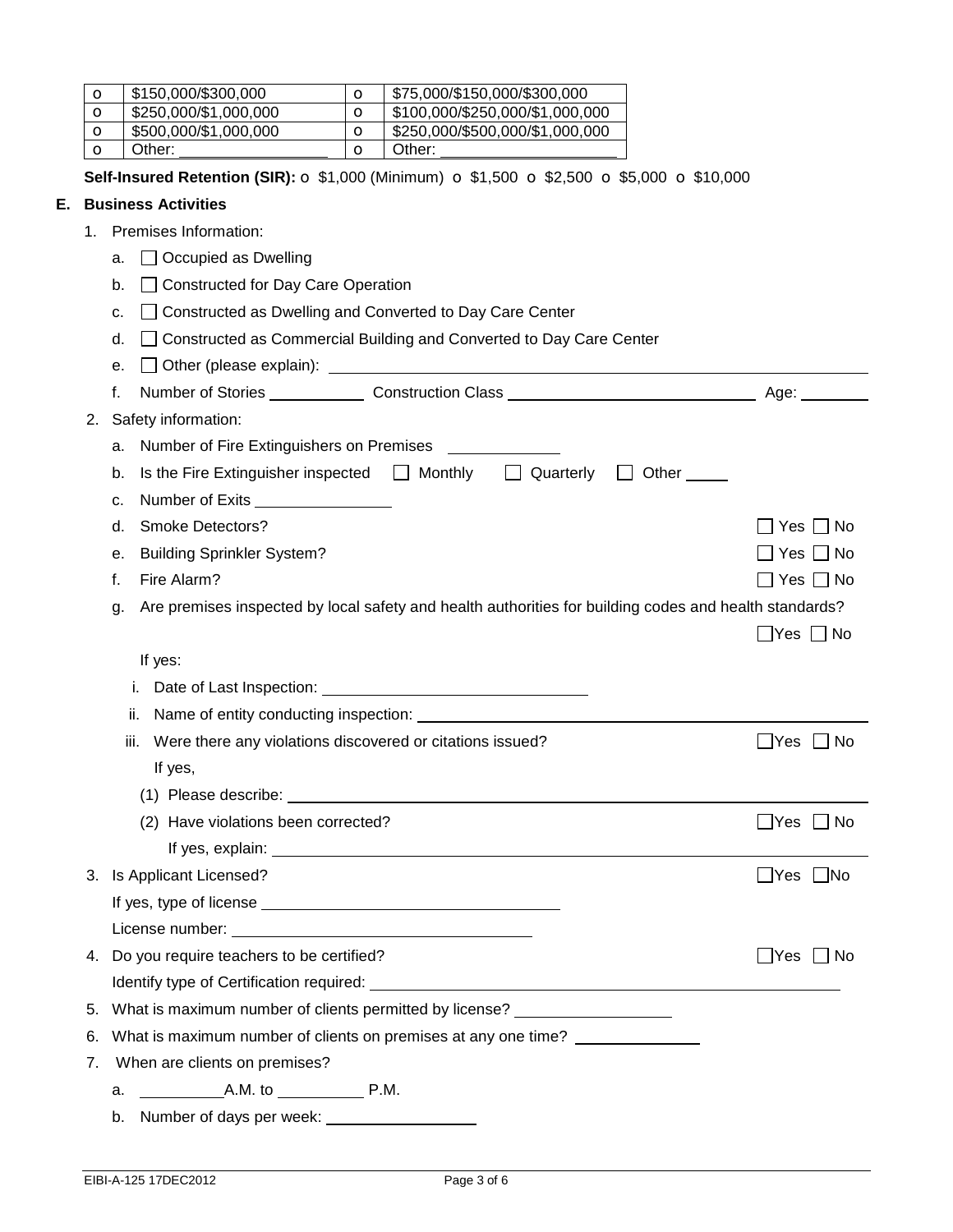| 9. Indicate type of facility? o Social o Medical<br><b>o</b> Mental                                      |                            |
|----------------------------------------------------------------------------------------------------------|----------------------------|
| 10. Indicate type of counseling provided, if any: o Financial o Medical                                  |                            |
| 11. Is this an in-home facility?                                                                         | $\Box$ Yes $\Box$ No       |
| 12. Are clients with physical or emotional disabilities accepted?                                        | $\Box$ Yes $\Box$ No       |
| 13. Are there any non-ambulatory attendees?<br>$\Box$ Yes $\Box$ No                                      |                            |
| $\Box$ Yes $\Box$ No<br>If yes, how many? $\sqrt{2\pi}$<br>14. Are there any Alzheimer afflicted adults? |                            |
|                                                                                                          |                            |
|                                                                                                          |                            |
| 16. Is there a doctor on staff or on call? $\Box$ Yes $\Box$ No If Yes, please explain: $\Box$           |                            |
| 17. Does Applicant have Workers' Compensation coverage in force?                                         | $\Box$ Yes<br>$\Box$ No    |
| 18. Does Applicant lease employees?                                                                      | $\Box$ Yes $\Box$ No       |
| 19. Is there any physical therapy exposure at this facility?                                             | $\Box$ No<br>$\Box$ Yes    |
| 20. Is there any administering of medicine at this facility?                                             | $\Box$ Yes<br>$\Box$ No    |
| 21. Does Applicant have accident and health policy?<br>If yes, what limits? _______________              | $\mathsf{\_}$ Yes<br>l INo |
| 22. Attach pictures/diagrams, etc. of equipment and facility.                                            |                            |
| 23. Describe special exercise equipment used: __________________________________                         |                            |
|                                                                                                          |                            |
| 24. Is the yard fully fenced?                                                                            | No<br>$\sqcup$ Yes         |
| 25. Are special classes taught?                                                                          | _ Yes   _  No              |
|                                                                                                          |                            |
| 26. Is there a swimming pool on premises:                                                                | $\Box$ Yes<br>$\Box$ No    |
| If yes,                                                                                                  |                            |
| Is it enclosed?<br>a.                                                                                    | $\Box$ Yes $\Box$ No       |
| Include size, depth at each end number and height of diving boards: ____________<br>b.                   |                            |
| 27. Are there animals on the premises:                                                                   | _lYes<br>_  No             |
| If yes, explain:                                                                                         |                            |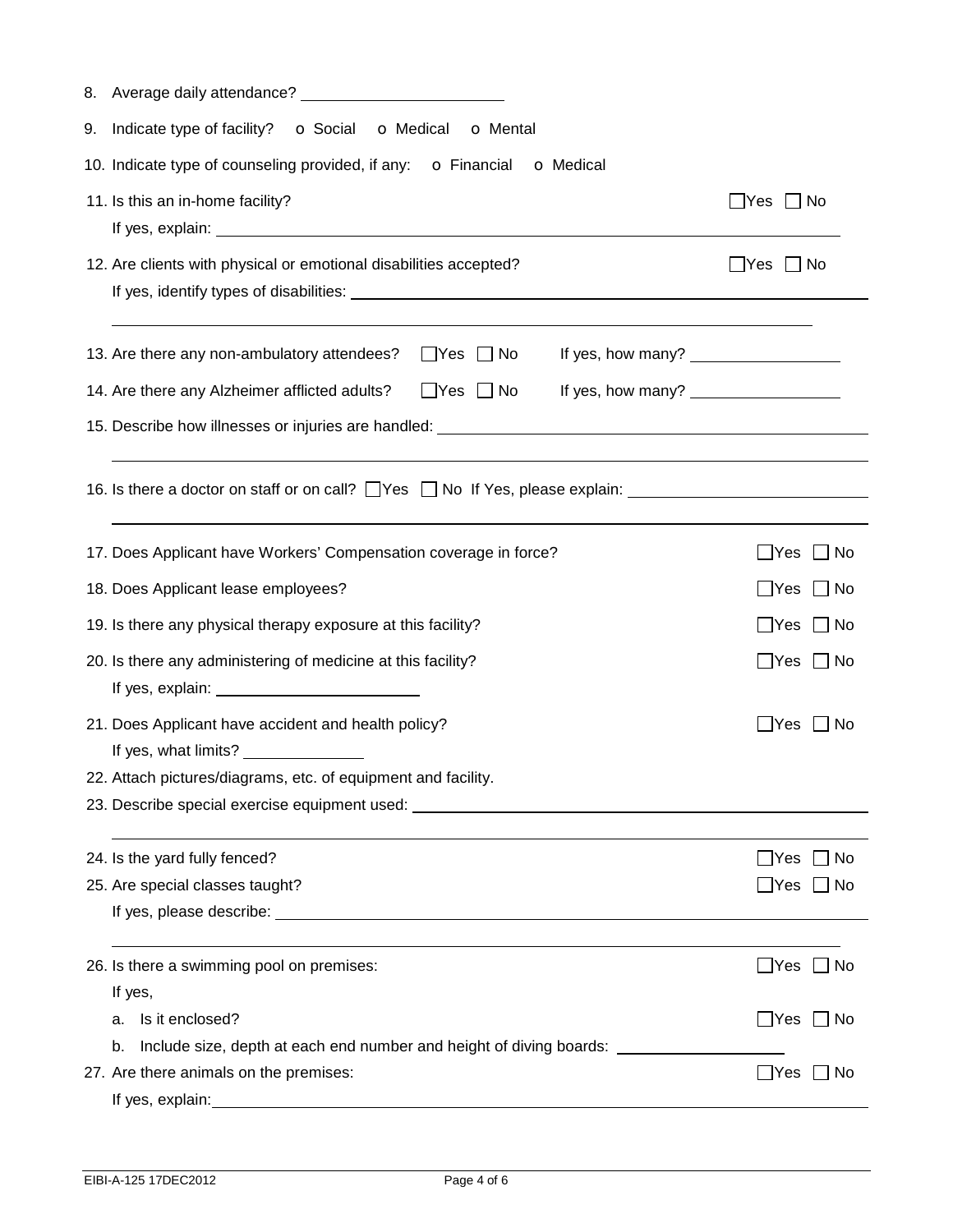|                                               | 28. Are off premises field trips conducted?                                                               | IYes<br>Nο       |  |  |  |
|-----------------------------------------------|-----------------------------------------------------------------------------------------------------------|------------------|--|--|--|
| If yes,                                       |                                                                                                           |                  |  |  |  |
| a.                                            |                                                                                                           |                  |  |  |  |
| b.                                            | How are clients transported?                                                                              |                  |  |  |  |
| C.                                            | Do you require driver of vehicle to have chauffeur license?                                               | Yes     No       |  |  |  |
| d.                                            | Ave # of miles traveled: __________                                                                       |                  |  |  |  |
|                                               |                                                                                                           |                  |  |  |  |
| f.                                            | Attach a list of all attendants/teachers with a description of his/her experience, educational background |                  |  |  |  |
|                                               | and certificates and/or licenses.                                                                         |                  |  |  |  |
|                                               | 29. Describe procedures for the list below including process to notify guardians:                         |                  |  |  |  |
|                                               |                                                                                                           |                  |  |  |  |
|                                               |                                                                                                           |                  |  |  |  |
|                                               | 30. Is a medical care release form signed by parent/guardian required?                                    | - IYes<br>– I No |  |  |  |
|                                               | If yes, attach copy of release.                                                                           |                  |  |  |  |
|                                               | 31. Are staff required to be CPR and/or First Aid certified?                                              | l lYes I INo     |  |  |  |
| 32. Provide copy of any training manual used. |                                                                                                           |                  |  |  |  |
|                                               |                                                                                                           |                  |  |  |  |
|                                               |                                                                                                           |                  |  |  |  |
|                                               |                                                                                                           |                  |  |  |  |
|                                               |                                                                                                           |                  |  |  |  |

## **REPRESENTATIONS AND WARRANTIES**

The "Applicant" is the party to be named as the "Insured" in any insuring contract if issued. By signing this Application, the Applicant for insurance hereby represents and warrants that the information provided in the Application, together with all supplemental information and documents provided in conjunction with the Application, is true, correct, inclusive of all relevant and material information necessary for the Insurer to accurately and completely assess the Application, and is not misleading in any way. The Applicant further represents that the Applicant understands and agrees as follows: (i) the Insurer can and will rely upon the Application and supplemental information provided by the Applicant, and any other relevant information, to assess the Applicant's request for insurance coverage and to quote and potentially bind, price, and provide coverage; (ii) the Application and all supplemental information and documents provided in conjunction with the Application are warranties that will become a part of any coverage contract that may be issued; (iii) the submission of an Application or the payment of any premium does not obligate the Insurer to quote, bind, or provide insurance coverage; and (iv) in the event the Applicant has or does provide any false, misleading, or incomplete information in conjunction with the Application, any coverage provided will be deemed void from initial issuance.

The Applicant hereby authorizes the Insurer and its agents to gather any additional information the Insurer deems necessary to process the Application for quoting, binding, pricing, and providing insurance coverage including, but not limited to, gathering information from federal, state, and industry regulatory authorities, insurers, creditors, customers, financial institutions, and credit rating agencies. The Insurer has no obligation to gather any information nor verify any information received from the Applicant or any other person or entity. The Applicant expressly authorizes the release of information regarding the Applicant's losses, financial information, or any regulatory compliance issues to this Insurer in conjunction with consideration of the Application.

The Applicant further represents that the Applicant understands and agrees the Insurer may: (i) present a quote with a Sublimit of liability for certain exposures, (ii) quote certain coverages with certain activities, events, services, or waivers excluded from the quote, and (iii) offer several optional quotes for consideration by the Applicant for insurance coverage. In the event coverage is offered, such coverage will not become effective until the Insurer's accounting office receives the required premium payment.

The Applicant agrees that the Insurer and any party from whom the Insurer may request information in conjunction with the Application may treat the Applicant's facsimile signature on the Application as an original signature for all purposes.

The Applicant acknowledges that under any insuring contract issued, the following provisions will apply: